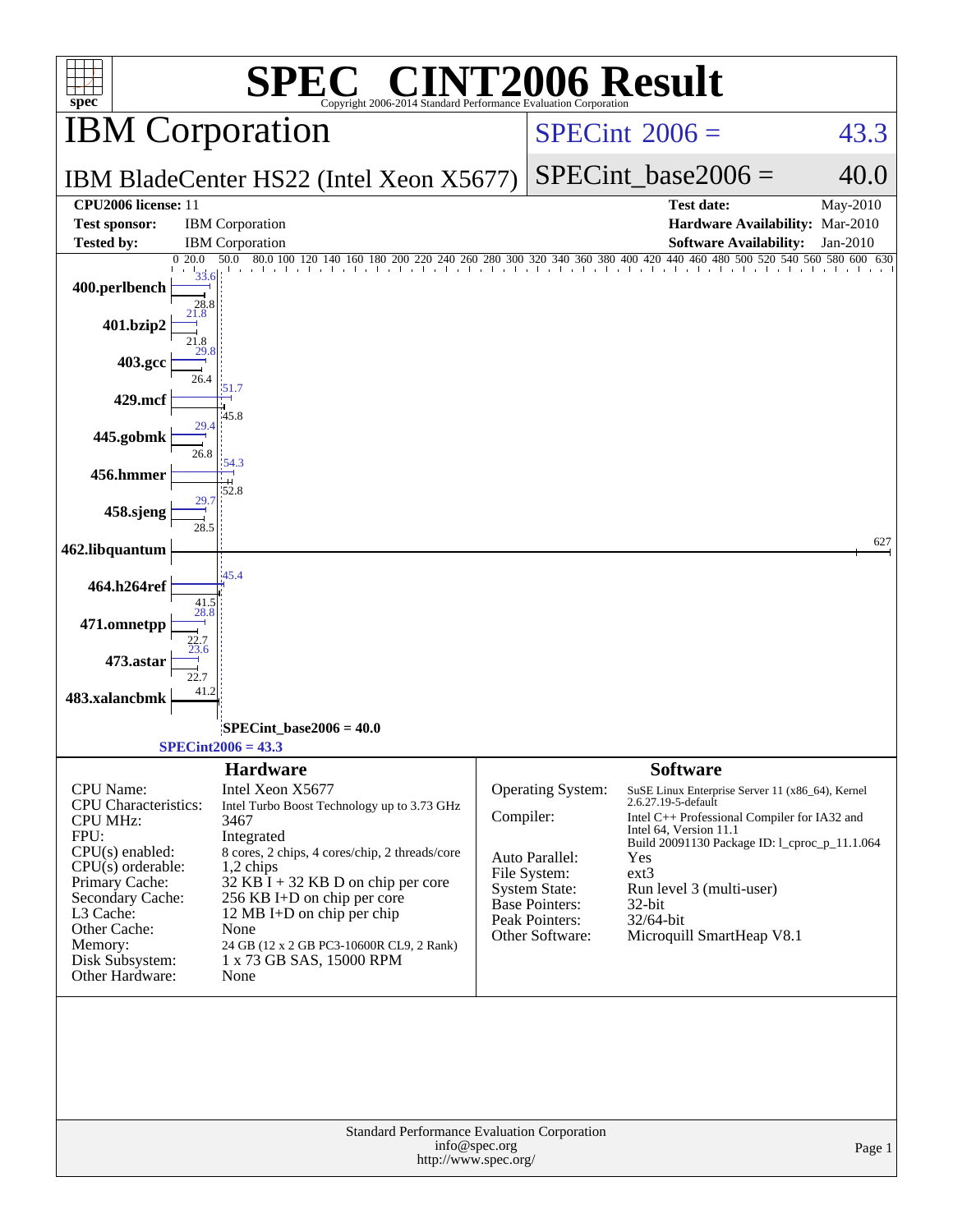

# **[SPEC CINT2006 Result](http://www.spec.org/auto/cpu2006/Docs/result-fields.html#SPECCINT2006Result)**

# IBM Corporation

### $SPECint2006 = 43.3$  $SPECint2006 = 43.3$

IBM BladeCenter HS22 (Intel Xeon X5677)  $SPECTnt\_base2006 = 40.0$ 

### **[CPU2006 license:](http://www.spec.org/auto/cpu2006/Docs/result-fields.html#CPU2006license)** 11 **[Test date:](http://www.spec.org/auto/cpu2006/Docs/result-fields.html#Testdate)** May-2010

**[Test sponsor:](http://www.spec.org/auto/cpu2006/Docs/result-fields.html#Testsponsor)** IBM Corporation **[Hardware Availability:](http://www.spec.org/auto/cpu2006/Docs/result-fields.html#HardwareAvailability)** Mar-2010 **[Tested by:](http://www.spec.org/auto/cpu2006/Docs/result-fields.html#Testedby)** IBM Corporation **[Software Availability:](http://www.spec.org/auto/cpu2006/Docs/result-fields.html#SoftwareAvailability)** Jan-2010

### **[Results Table](http://www.spec.org/auto/cpu2006/Docs/result-fields.html#ResultsTable)**

|                       | <b>Base</b>                                                                                              |       |                |       |                |       | <b>Peak</b>    |              |                |              |                |              |
|-----------------------|----------------------------------------------------------------------------------------------------------|-------|----------------|-------|----------------|-------|----------------|--------------|----------------|--------------|----------------|--------------|
| <b>Benchmark</b>      | <b>Seconds</b>                                                                                           | Ratio | <b>Seconds</b> | Ratio | <b>Seconds</b> | Ratio | <b>Seconds</b> | <b>Ratio</b> | <b>Seconds</b> | <b>Ratio</b> | <b>Seconds</b> | <b>Ratio</b> |
| 400.perlbench         | 339                                                                                                      | 28.8  | 341            | 28.6  | 339            | 28.8  | 291            | 33.6         | 291            | 33.6         | 291            | 33.6         |
| 401.bzip2             | 442                                                                                                      | 21.8  | 442            | 21.8  | 444            | 21.8  | 442            | 21.8         | 442            | 21.8         | 442            | 21.9         |
| $403.\mathrm{gcc}$    | 305                                                                                                      | 26.4  | 306            | 26.3  | 304            | 26.5  | 272            | 29.6         | 270            | 29.8         | 270            | 29.8         |
| $429$ .mcf            | 199                                                                                                      | 45.8  | 198            | 46.0  | 199            | 45.8  | 176            | 51.7         | 176            | 51.7         | 176            | 51.9         |
| $445$ .gobmk          | 391                                                                                                      | 26.8  | 391            | 26.8  | 391            | 26.9  | 356            | 29.4         | 357            | 29.4         | 356            | 29.5         |
| 456.hmmer             | 190                                                                                                      | 49.2  | 177            | 52.8  | 177            | 52.8  | 172            | 54.3         | 172            | 54.3         | 172            | 54.3         |
| $ 458 \text{.}$ sjeng | 425                                                                                                      | 28.5  | 425            | 28.5  | 425            | 28.5  | 410            | 29.5         | 407            | 29.7         | 407            | 29.7         |
| 462.libquantum        | 33.0                                                                                                     | 627   | 34.6           | 598   | 33.0           | 627   | 33.0           | 627          | 34.6           | 598          | 33.0           | 627          |
| 464.h264ref           | 534                                                                                                      | 41.4  | 532            | 41.6  | 534            | 41.5  | 486            | 45.5         | 488            | 45.3         | 487            | 45.4         |
| 471.omnetpp           | 277                                                                                                      | 22.6  | 275            | 22.8  | 275            | 22.7  | 217            | 28.8         | 217            | 28.8         | 217            | 28.8         |
| $473$ . astar         | 310                                                                                                      | 22.7  | 310            | 22.6  | 309            | 22.7  | 297            | 23.6         | 299            | 23.4         | 298            | 23.6         |
| 483.xalancbmk         | 167                                                                                                      | 41.2  | 167            | 41.3  | 168            | 41.1  | 167            | 41.2         | 167            | 41.3         | 168            | 41.1         |
|                       | Results appear in the order in which they were run. Bold underlined text indicates a median measurement. |       |                |       |                |       |                |              |                |              |                |              |

### **[Platform Notes](http://www.spec.org/auto/cpu2006/Docs/result-fields.html#PlatformNotes)**

 Turbo Mode enabled Turbo Boost set to Traditional Power C-states enabled Demand Scrub disabled

### **[General Notes](http://www.spec.org/auto/cpu2006/Docs/result-fields.html#GeneralNotes)**

 'ulimit -s unlimited' was used to set the stack size to unlimited prior to run OMP\_NUM\_THREADS set to number of cores KMP\_AFFINITY set to granularity=fine,scatter Binaries were compiled on SLES 10 with Binutils 2.18.50.0.7.20080502

## **[Base Compiler Invocation](http://www.spec.org/auto/cpu2006/Docs/result-fields.html#BaseCompilerInvocation)**

[C benchmarks](http://www.spec.org/auto/cpu2006/Docs/result-fields.html#Cbenchmarks): [icc -m64](http://www.spec.org/cpu2006/results/res2010q3/cpu2006-20100520-11068.flags.html#user_CCbase_intel_icc_64bit_f346026e86af2a669e726fe758c88044)

[C++ benchmarks:](http://www.spec.org/auto/cpu2006/Docs/result-fields.html#CXXbenchmarks) [icpc -m64](http://www.spec.org/cpu2006/results/res2010q3/cpu2006-20100520-11068.flags.html#user_CXXbase_intel_icpc_64bit_fc66a5337ce925472a5c54ad6a0de310)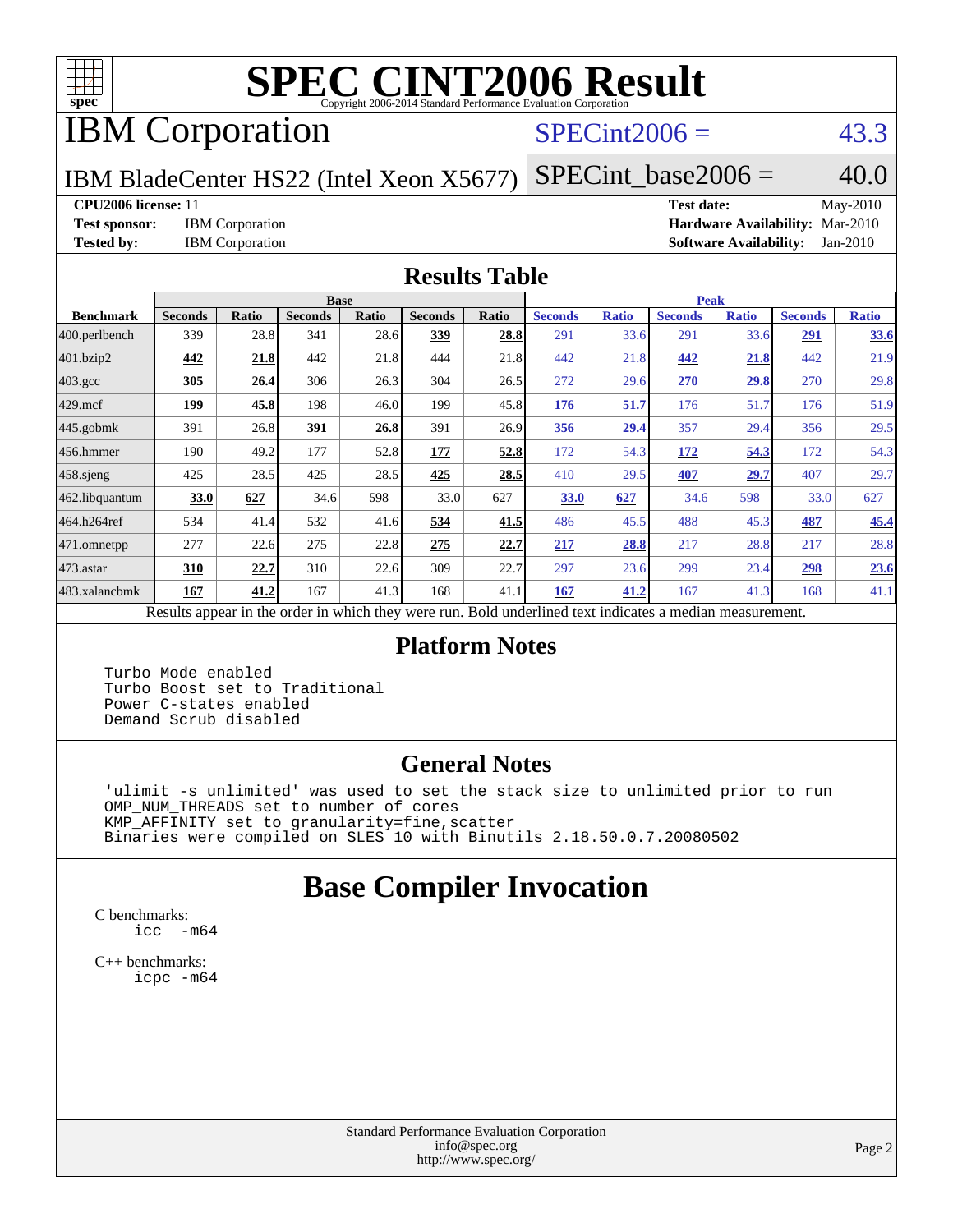

# **[SPEC CINT2006 Result](http://www.spec.org/auto/cpu2006/Docs/result-fields.html#SPECCINT2006Result)**

IBM Corporation

 $SPECint2006 = 43.3$  $SPECint2006 = 43.3$ 

IBM BladeCenter HS22 (Intel Xeon X5677) SPECint base2006 =  $40.0$ 

**[CPU2006 license:](http://www.spec.org/auto/cpu2006/Docs/result-fields.html#CPU2006license)** 11 **[Test date:](http://www.spec.org/auto/cpu2006/Docs/result-fields.html#Testdate)** May-2010 **[Test sponsor:](http://www.spec.org/auto/cpu2006/Docs/result-fields.html#Testsponsor)** IBM Corporation **[Hardware Availability:](http://www.spec.org/auto/cpu2006/Docs/result-fields.html#HardwareAvailability)** Mar-2010 **[Tested by:](http://www.spec.org/auto/cpu2006/Docs/result-fields.html#Testedby)** IBM Corporation **[Software Availability:](http://www.spec.org/auto/cpu2006/Docs/result-fields.html#SoftwareAvailability)** Jan-2010

### **[Base Portability Flags](http://www.spec.org/auto/cpu2006/Docs/result-fields.html#BasePortabilityFlags)**

 400.perlbench: [-DSPEC\\_CPU\\_LP64](http://www.spec.org/cpu2006/results/res2010q3/cpu2006-20100520-11068.flags.html#b400.perlbench_basePORTABILITY_DSPEC_CPU_LP64) [-DSPEC\\_CPU\\_LINUX\\_X64](http://www.spec.org/cpu2006/results/res2010q3/cpu2006-20100520-11068.flags.html#b400.perlbench_baseCPORTABILITY_DSPEC_CPU_LINUX_X64) 401.bzip2: [-DSPEC\\_CPU\\_LP64](http://www.spec.org/cpu2006/results/res2010q3/cpu2006-20100520-11068.flags.html#suite_basePORTABILITY401_bzip2_DSPEC_CPU_LP64) 403.gcc: [-DSPEC\\_CPU\\_LP64](http://www.spec.org/cpu2006/results/res2010q3/cpu2006-20100520-11068.flags.html#suite_basePORTABILITY403_gcc_DSPEC_CPU_LP64) 429.mcf: [-DSPEC\\_CPU\\_LP64](http://www.spec.org/cpu2006/results/res2010q3/cpu2006-20100520-11068.flags.html#suite_basePORTABILITY429_mcf_DSPEC_CPU_LP64) 445.gobmk: [-DSPEC\\_CPU\\_LP64](http://www.spec.org/cpu2006/results/res2010q3/cpu2006-20100520-11068.flags.html#suite_basePORTABILITY445_gobmk_DSPEC_CPU_LP64) 456.hmmer: [-DSPEC\\_CPU\\_LP64](http://www.spec.org/cpu2006/results/res2010q3/cpu2006-20100520-11068.flags.html#suite_basePORTABILITY456_hmmer_DSPEC_CPU_LP64) 458.sjeng: [-DSPEC\\_CPU\\_LP64](http://www.spec.org/cpu2006/results/res2010q3/cpu2006-20100520-11068.flags.html#suite_basePORTABILITY458_sjeng_DSPEC_CPU_LP64) 462.libquantum: [-DSPEC\\_CPU\\_LP64](http://www.spec.org/cpu2006/results/res2010q3/cpu2006-20100520-11068.flags.html#suite_basePORTABILITY462_libquantum_DSPEC_CPU_LP64) [-DSPEC\\_CPU\\_LINUX](http://www.spec.org/cpu2006/results/res2010q3/cpu2006-20100520-11068.flags.html#b462.libquantum_baseCPORTABILITY_DSPEC_CPU_LINUX) 464.h264ref: [-DSPEC\\_CPU\\_LP64](http://www.spec.org/cpu2006/results/res2010q3/cpu2006-20100520-11068.flags.html#suite_basePORTABILITY464_h264ref_DSPEC_CPU_LP64) 471.omnetpp: [-DSPEC\\_CPU\\_LP64](http://www.spec.org/cpu2006/results/res2010q3/cpu2006-20100520-11068.flags.html#suite_basePORTABILITY471_omnetpp_DSPEC_CPU_LP64) 473.astar: [-DSPEC\\_CPU\\_LP64](http://www.spec.org/cpu2006/results/res2010q3/cpu2006-20100520-11068.flags.html#suite_basePORTABILITY473_astar_DSPEC_CPU_LP64) 483.xalancbmk: [-DSPEC\\_CPU\\_LP64](http://www.spec.org/cpu2006/results/res2010q3/cpu2006-20100520-11068.flags.html#suite_basePORTABILITY483_xalancbmk_DSPEC_CPU_LP64) [-DSPEC\\_CPU\\_LINUX](http://www.spec.org/cpu2006/results/res2010q3/cpu2006-20100520-11068.flags.html#b483.xalancbmk_baseCXXPORTABILITY_DSPEC_CPU_LINUX)

### **[Base Optimization Flags](http://www.spec.org/auto/cpu2006/Docs/result-fields.html#BaseOptimizationFlags)**

[C benchmarks](http://www.spec.org/auto/cpu2006/Docs/result-fields.html#Cbenchmarks):

[-xSSE4.2](http://www.spec.org/cpu2006/results/res2010q3/cpu2006-20100520-11068.flags.html#user_CCbase_f-xSSE42_f91528193cf0b216347adb8b939d4107) [-ipo](http://www.spec.org/cpu2006/results/res2010q3/cpu2006-20100520-11068.flags.html#user_CCbase_f-ipo) [-O3](http://www.spec.org/cpu2006/results/res2010q3/cpu2006-20100520-11068.flags.html#user_CCbase_f-O3) [-no-prec-div](http://www.spec.org/cpu2006/results/res2010q3/cpu2006-20100520-11068.flags.html#user_CCbase_f-no-prec-div) [-static](http://www.spec.org/cpu2006/results/res2010q3/cpu2006-20100520-11068.flags.html#user_CCbase_f-static) [-parallel](http://www.spec.org/cpu2006/results/res2010q3/cpu2006-20100520-11068.flags.html#user_CCbase_f-parallel) [-opt-prefetch](http://www.spec.org/cpu2006/results/res2010q3/cpu2006-20100520-11068.flags.html#user_CCbase_f-opt-prefetch)

[C++ benchmarks:](http://www.spec.org/auto/cpu2006/Docs/result-fields.html#CXXbenchmarks)

[-xSSE4.2](http://www.spec.org/cpu2006/results/res2010q3/cpu2006-20100520-11068.flags.html#user_CXXbase_f-xSSE42_f91528193cf0b216347adb8b939d4107) [-ipo](http://www.spec.org/cpu2006/results/res2010q3/cpu2006-20100520-11068.flags.html#user_CXXbase_f-ipo) [-O3](http://www.spec.org/cpu2006/results/res2010q3/cpu2006-20100520-11068.flags.html#user_CXXbase_f-O3) [-no-prec-div](http://www.spec.org/cpu2006/results/res2010q3/cpu2006-20100520-11068.flags.html#user_CXXbase_f-no-prec-div) [-opt-prefetch](http://www.spec.org/cpu2006/results/res2010q3/cpu2006-20100520-11068.flags.html#user_CXXbase_f-opt-prefetch) [-Wl,-z,muldefs](http://www.spec.org/cpu2006/results/res2010q3/cpu2006-20100520-11068.flags.html#user_CXXbase_link_force_multiple1_74079c344b956b9658436fd1b6dd3a8a) [-L/home/cmplr/usr3/alrahate/cpu2006.1.1.ic11.1/libic11.1-64bit -lsmartheap64](http://www.spec.org/cpu2006/results/res2010q3/cpu2006-20100520-11068.flags.html#user_CXXbase_SmartHeap64_e2306cda84805d1ab360117a79ff779c)

### **[Base Other Flags](http://www.spec.org/auto/cpu2006/Docs/result-fields.html#BaseOtherFlags)**

[C benchmarks](http://www.spec.org/auto/cpu2006/Docs/result-fields.html#Cbenchmarks):

403.gcc: [-Dalloca=\\_alloca](http://www.spec.org/cpu2006/results/res2010q3/cpu2006-20100520-11068.flags.html#b403.gcc_baseEXTRA_CFLAGS_Dalloca_be3056838c12de2578596ca5467af7f3)

### **[Peak Compiler Invocation](http://www.spec.org/auto/cpu2006/Docs/result-fields.html#PeakCompilerInvocation)**

[C benchmarks \(except as noted below\)](http://www.spec.org/auto/cpu2006/Docs/result-fields.html#Cbenchmarksexceptasnotedbelow):

icc  $-m64$ 

400.perlbench: [icc -m32](http://www.spec.org/cpu2006/results/res2010q3/cpu2006-20100520-11068.flags.html#user_peakCCLD400_perlbench_intel_icc_32bit_a6a621f8d50482236b970c6ac5f55f93)

429.mcf: [icc -m32](http://www.spec.org/cpu2006/results/res2010q3/cpu2006-20100520-11068.flags.html#user_peakCCLD429_mcf_intel_icc_32bit_a6a621f8d50482236b970c6ac5f55f93)

445.gobmk: [icc -m32](http://www.spec.org/cpu2006/results/res2010q3/cpu2006-20100520-11068.flags.html#user_peakCCLD445_gobmk_intel_icc_32bit_a6a621f8d50482236b970c6ac5f55f93)

464.h264ref: [icc -m32](http://www.spec.org/cpu2006/results/res2010q3/cpu2006-20100520-11068.flags.html#user_peakCCLD464_h264ref_intel_icc_32bit_a6a621f8d50482236b970c6ac5f55f93)

[C++ benchmarks \(except as noted below\):](http://www.spec.org/auto/cpu2006/Docs/result-fields.html#CXXbenchmarksexceptasnotedbelow) [icpc -m64](http://www.spec.org/cpu2006/results/res2010q3/cpu2006-20100520-11068.flags.html#user_CXXpeak_intel_icpc_64bit_fc66a5337ce925472a5c54ad6a0de310)

Continued on next page

Standard Performance Evaluation Corporation [info@spec.org](mailto:info@spec.org) <http://www.spec.org/>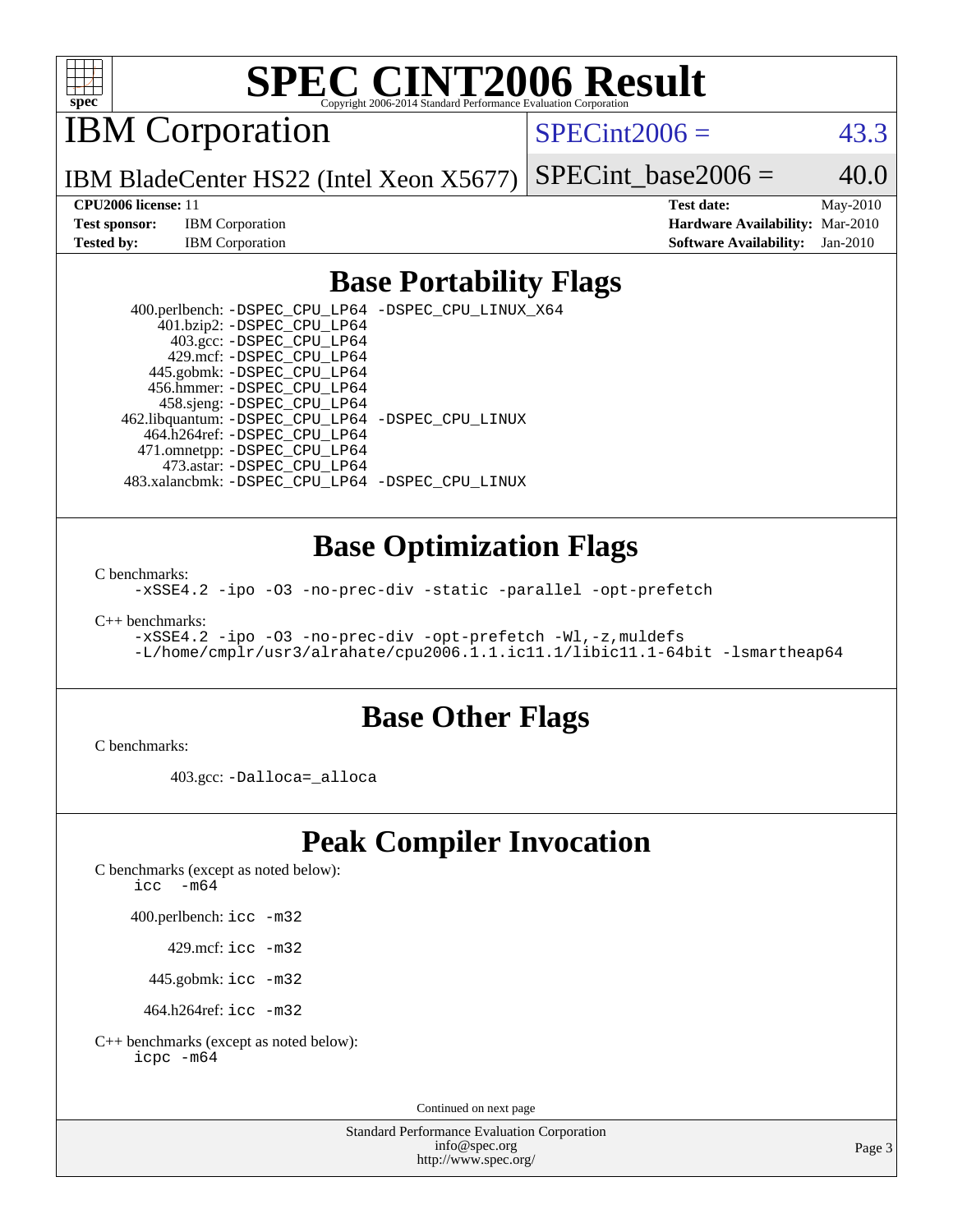

# **[SPEC CINT2006 Result](http://www.spec.org/auto/cpu2006/Docs/result-fields.html#SPECCINT2006Result)**

IBM Corporation

 $SPECint2006 = 43.3$  $SPECint2006 = 43.3$ 

IBM BladeCenter HS22 (Intel Xeon X5677) SPECint base2006 =  $40.0$ 

**[CPU2006 license:](http://www.spec.org/auto/cpu2006/Docs/result-fields.html#CPU2006license)** 11 **[Test date:](http://www.spec.org/auto/cpu2006/Docs/result-fields.html#Testdate)** May-2010 **[Test sponsor:](http://www.spec.org/auto/cpu2006/Docs/result-fields.html#Testsponsor)** IBM Corporation **[Hardware Availability:](http://www.spec.org/auto/cpu2006/Docs/result-fields.html#HardwareAvailability)** Mar-2010 **[Tested by:](http://www.spec.org/auto/cpu2006/Docs/result-fields.html#Testedby)** IBM Corporation **[Software Availability:](http://www.spec.org/auto/cpu2006/Docs/result-fields.html#SoftwareAvailability)** Jan-2010

## **[Peak Compiler Invocation \(Continued\)](http://www.spec.org/auto/cpu2006/Docs/result-fields.html#PeakCompilerInvocation)**

471.omnetpp: [icpc -m32](http://www.spec.org/cpu2006/results/res2010q3/cpu2006-20100520-11068.flags.html#user_peakCXXLD471_omnetpp_intel_icpc_32bit_4e5a5ef1a53fd332b3c49e69c3330699)

### **[Peak Portability Flags](http://www.spec.org/auto/cpu2006/Docs/result-fields.html#PeakPortabilityFlags)**

 400.perlbench: [-DSPEC\\_CPU\\_LINUX\\_IA32](http://www.spec.org/cpu2006/results/res2010q3/cpu2006-20100520-11068.flags.html#b400.perlbench_peakCPORTABILITY_DSPEC_CPU_LINUX_IA32) 401.bzip2: [-DSPEC\\_CPU\\_LP64](http://www.spec.org/cpu2006/results/res2010q3/cpu2006-20100520-11068.flags.html#suite_peakPORTABILITY401_bzip2_DSPEC_CPU_LP64)

 403.gcc: [-DSPEC\\_CPU\\_LP64](http://www.spec.org/cpu2006/results/res2010q3/cpu2006-20100520-11068.flags.html#suite_peakPORTABILITY403_gcc_DSPEC_CPU_LP64) 456.hmmer: [-DSPEC\\_CPU\\_LP64](http://www.spec.org/cpu2006/results/res2010q3/cpu2006-20100520-11068.flags.html#suite_peakPORTABILITY456_hmmer_DSPEC_CPU_LP64) 458.sjeng: [-DSPEC\\_CPU\\_LP64](http://www.spec.org/cpu2006/results/res2010q3/cpu2006-20100520-11068.flags.html#suite_peakPORTABILITY458_sjeng_DSPEC_CPU_LP64) 462.libquantum: [-DSPEC\\_CPU\\_LP64](http://www.spec.org/cpu2006/results/res2010q3/cpu2006-20100520-11068.flags.html#suite_peakPORTABILITY462_libquantum_DSPEC_CPU_LP64) [-DSPEC\\_CPU\\_LINUX](http://www.spec.org/cpu2006/results/res2010q3/cpu2006-20100520-11068.flags.html#b462.libquantum_peakCPORTABILITY_DSPEC_CPU_LINUX) 473.astar: [-DSPEC\\_CPU\\_LP64](http://www.spec.org/cpu2006/results/res2010q3/cpu2006-20100520-11068.flags.html#suite_peakPORTABILITY473_astar_DSPEC_CPU_LP64) 483.xalancbmk: [-DSPEC\\_CPU\\_LP64](http://www.spec.org/cpu2006/results/res2010q3/cpu2006-20100520-11068.flags.html#suite_peakPORTABILITY483_xalancbmk_DSPEC_CPU_LP64) [-DSPEC\\_CPU\\_LINUX](http://www.spec.org/cpu2006/results/res2010q3/cpu2006-20100520-11068.flags.html#b483.xalancbmk_peakCXXPORTABILITY_DSPEC_CPU_LINUX)

## **[Peak Optimization Flags](http://www.spec.org/auto/cpu2006/Docs/result-fields.html#PeakOptimizationFlags)**

[C benchmarks](http://www.spec.org/auto/cpu2006/Docs/result-fields.html#Cbenchmarks):

 400.perlbench: [-xSSE4.2](http://www.spec.org/cpu2006/results/res2010q3/cpu2006-20100520-11068.flags.html#user_peakPASS2_CFLAGSPASS2_LDCFLAGS400_perlbench_f-xSSE42_f91528193cf0b216347adb8b939d4107)(pass 2) [-prof-gen](http://www.spec.org/cpu2006/results/res2010q3/cpu2006-20100520-11068.flags.html#user_peakPASS1_CFLAGSPASS1_LDCFLAGS400_perlbench_prof_gen_e43856698f6ca7b7e442dfd80e94a8fc)(pass 1) [-ipo](http://www.spec.org/cpu2006/results/res2010q3/cpu2006-20100520-11068.flags.html#user_peakPASS2_CFLAGSPASS2_LDCFLAGS400_perlbench_f-ipo)(pass 2) [-O3](http://www.spec.org/cpu2006/results/res2010q3/cpu2006-20100520-11068.flags.html#user_peakPASS2_CFLAGSPASS2_LDCFLAGS400_perlbench_f-O3)(pass 2) [-no-prec-div](http://www.spec.org/cpu2006/results/res2010q3/cpu2006-20100520-11068.flags.html#user_peakPASS2_CFLAGSPASS2_LDCFLAGS400_perlbench_f-no-prec-div)(pass 2) [-static](http://www.spec.org/cpu2006/results/res2010q3/cpu2006-20100520-11068.flags.html#user_peakPASS2_CFLAGSPASS2_LDCFLAGS400_perlbench_f-static)(pass 2) [-prof-use](http://www.spec.org/cpu2006/results/res2010q3/cpu2006-20100520-11068.flags.html#user_peakPASS2_CFLAGSPASS2_LDCFLAGS400_perlbench_prof_use_bccf7792157ff70d64e32fe3e1250b55)(pass 2) [-ansi-alias](http://www.spec.org/cpu2006/results/res2010q3/cpu2006-20100520-11068.flags.html#user_peakCOPTIMIZE400_perlbench_f-ansi-alias) [-opt-prefetch](http://www.spec.org/cpu2006/results/res2010q3/cpu2006-20100520-11068.flags.html#user_peakCOPTIMIZE400_perlbench_f-opt-prefetch) 401.bzip2: [-xSSE4.2](http://www.spec.org/cpu2006/results/res2010q3/cpu2006-20100520-11068.flags.html#user_peakPASS2_CFLAGSPASS2_LDCFLAGS401_bzip2_f-xSSE42_f91528193cf0b216347adb8b939d4107)(pass 2) [-prof-gen](http://www.spec.org/cpu2006/results/res2010q3/cpu2006-20100520-11068.flags.html#user_peakPASS1_CFLAGSPASS1_LDCFLAGS401_bzip2_prof_gen_e43856698f6ca7b7e442dfd80e94a8fc)(pass 1) [-ipo](http://www.spec.org/cpu2006/results/res2010q3/cpu2006-20100520-11068.flags.html#user_peakPASS2_CFLAGSPASS2_LDCFLAGS401_bzip2_f-ipo)(pass 2) [-O3](http://www.spec.org/cpu2006/results/res2010q3/cpu2006-20100520-11068.flags.html#user_peakPASS2_CFLAGSPASS2_LDCFLAGS401_bzip2_f-O3)(pass 2) [-no-prec-div](http://www.spec.org/cpu2006/results/res2010q3/cpu2006-20100520-11068.flags.html#user_peakCOPTIMIZEPASS2_CFLAGSPASS2_LDCFLAGS401_bzip2_f-no-prec-div) [-static](http://www.spec.org/cpu2006/results/res2010q3/cpu2006-20100520-11068.flags.html#user_peakPASS2_CFLAGSPASS2_LDCFLAGS401_bzip2_f-static)(pass 2) [-prof-use](http://www.spec.org/cpu2006/results/res2010q3/cpu2006-20100520-11068.flags.html#user_peakPASS2_CFLAGSPASS2_LDCFLAGS401_bzip2_prof_use_bccf7792157ff70d64e32fe3e1250b55)(pass 2) [-auto-ilp32](http://www.spec.org/cpu2006/results/res2010q3/cpu2006-20100520-11068.flags.html#user_peakCOPTIMIZE401_bzip2_f-auto-ilp32) [-opt-prefetch](http://www.spec.org/cpu2006/results/res2010q3/cpu2006-20100520-11068.flags.html#user_peakCOPTIMIZE401_bzip2_f-opt-prefetch) [-ansi-alias](http://www.spec.org/cpu2006/results/res2010q3/cpu2006-20100520-11068.flags.html#user_peakCOPTIMIZE401_bzip2_f-ansi-alias) 403.gcc: [-xSSE4.2](http://www.spec.org/cpu2006/results/res2010q3/cpu2006-20100520-11068.flags.html#user_peakCOPTIMIZE403_gcc_f-xSSE42_f91528193cf0b216347adb8b939d4107) [-ipo](http://www.spec.org/cpu2006/results/res2010q3/cpu2006-20100520-11068.flags.html#user_peakCOPTIMIZE403_gcc_f-ipo) [-O3](http://www.spec.org/cpu2006/results/res2010q3/cpu2006-20100520-11068.flags.html#user_peakCOPTIMIZE403_gcc_f-O3) [-no-prec-div](http://www.spec.org/cpu2006/results/res2010q3/cpu2006-20100520-11068.flags.html#user_peakCOPTIMIZE403_gcc_f-no-prec-div) [-static](http://www.spec.org/cpu2006/results/res2010q3/cpu2006-20100520-11068.flags.html#user_peakCOPTIMIZE403_gcc_f-static) [-inline-calloc](http://www.spec.org/cpu2006/results/res2010q3/cpu2006-20100520-11068.flags.html#user_peakCOPTIMIZE403_gcc_f-inline-calloc) [-opt-malloc-options=3](http://www.spec.org/cpu2006/results/res2010q3/cpu2006-20100520-11068.flags.html#user_peakCOPTIMIZE403_gcc_f-opt-malloc-options_13ab9b803cf986b4ee62f0a5998c2238) [-auto-ilp32](http://www.spec.org/cpu2006/results/res2010q3/cpu2006-20100520-11068.flags.html#user_peakCOPTIMIZE403_gcc_f-auto-ilp32) 429.mcf: [-xSSE4.2](http://www.spec.org/cpu2006/results/res2010q3/cpu2006-20100520-11068.flags.html#user_peakCOPTIMIZE429_mcf_f-xSSE42_f91528193cf0b216347adb8b939d4107) [-ipo](http://www.spec.org/cpu2006/results/res2010q3/cpu2006-20100520-11068.flags.html#user_peakCOPTIMIZE429_mcf_f-ipo) [-O3](http://www.spec.org/cpu2006/results/res2010q3/cpu2006-20100520-11068.flags.html#user_peakCOPTIMIZE429_mcf_f-O3) [-no-prec-div](http://www.spec.org/cpu2006/results/res2010q3/cpu2006-20100520-11068.flags.html#user_peakCOPTIMIZE429_mcf_f-no-prec-div) [-static](http://www.spec.org/cpu2006/results/res2010q3/cpu2006-20100520-11068.flags.html#user_peakCOPTIMIZE429_mcf_f-static) [-opt-prefetch](http://www.spec.org/cpu2006/results/res2010q3/cpu2006-20100520-11068.flags.html#user_peakCOPTIMIZE429_mcf_f-opt-prefetch) 445.gobmk: [-xSSE4.2](http://www.spec.org/cpu2006/results/res2010q3/cpu2006-20100520-11068.flags.html#user_peakPASS2_CFLAGSPASS2_LDCFLAGS445_gobmk_f-xSSE42_f91528193cf0b216347adb8b939d4107)(pass 2) [-prof-gen](http://www.spec.org/cpu2006/results/res2010q3/cpu2006-20100520-11068.flags.html#user_peakPASS1_CFLAGSPASS1_LDCFLAGS445_gobmk_prof_gen_e43856698f6ca7b7e442dfd80e94a8fc)(pass 1) [-prof-use](http://www.spec.org/cpu2006/results/res2010q3/cpu2006-20100520-11068.flags.html#user_peakPASS2_CFLAGSPASS2_LDCFLAGS445_gobmk_prof_use_bccf7792157ff70d64e32fe3e1250b55)(pass 2) [-O2](http://www.spec.org/cpu2006/results/res2010q3/cpu2006-20100520-11068.flags.html#user_peakCOPTIMIZE445_gobmk_f-O2) [-ipo](http://www.spec.org/cpu2006/results/res2010q3/cpu2006-20100520-11068.flags.html#user_peakCOPTIMIZE445_gobmk_f-ipo) [-no-prec-div](http://www.spec.org/cpu2006/results/res2010q3/cpu2006-20100520-11068.flags.html#user_peakCOPTIMIZE445_gobmk_f-no-prec-div) [-ansi-alias](http://www.spec.org/cpu2006/results/res2010q3/cpu2006-20100520-11068.flags.html#user_peakCOPTIMIZE445_gobmk_f-ansi-alias) 456.hmmer: [-xSSE4.2](http://www.spec.org/cpu2006/results/res2010q3/cpu2006-20100520-11068.flags.html#user_peakCOPTIMIZE456_hmmer_f-xSSE42_f91528193cf0b216347adb8b939d4107) [-ipo](http://www.spec.org/cpu2006/results/res2010q3/cpu2006-20100520-11068.flags.html#user_peakCOPTIMIZE456_hmmer_f-ipo) [-O3](http://www.spec.org/cpu2006/results/res2010q3/cpu2006-20100520-11068.flags.html#user_peakCOPTIMIZE456_hmmer_f-O3) [-no-prec-div](http://www.spec.org/cpu2006/results/res2010q3/cpu2006-20100520-11068.flags.html#user_peakCOPTIMIZE456_hmmer_f-no-prec-div) [-static](http://www.spec.org/cpu2006/results/res2010q3/cpu2006-20100520-11068.flags.html#user_peakCOPTIMIZE456_hmmer_f-static) [-unroll2](http://www.spec.org/cpu2006/results/res2010q3/cpu2006-20100520-11068.flags.html#user_peakCOPTIMIZE456_hmmer_f-unroll_784dae83bebfb236979b41d2422d7ec2) [-ansi-alias](http://www.spec.org/cpu2006/results/res2010q3/cpu2006-20100520-11068.flags.html#user_peakCOPTIMIZE456_hmmer_f-ansi-alias) [-auto-ilp32](http://www.spec.org/cpu2006/results/res2010q3/cpu2006-20100520-11068.flags.html#user_peakCOPTIMIZE456_hmmer_f-auto-ilp32) 458.sjeng: [-xSSE4.2](http://www.spec.org/cpu2006/results/res2010q3/cpu2006-20100520-11068.flags.html#user_peakPASS2_CFLAGSPASS2_LDCFLAGS458_sjeng_f-xSSE42_f91528193cf0b216347adb8b939d4107)(pass 2) [-prof-gen](http://www.spec.org/cpu2006/results/res2010q3/cpu2006-20100520-11068.flags.html#user_peakPASS1_CFLAGSPASS1_LDCFLAGS458_sjeng_prof_gen_e43856698f6ca7b7e442dfd80e94a8fc)(pass 1) [-ipo](http://www.spec.org/cpu2006/results/res2010q3/cpu2006-20100520-11068.flags.html#user_peakPASS2_CFLAGSPASS2_LDCFLAGS458_sjeng_f-ipo)(pass 2) [-O3](http://www.spec.org/cpu2006/results/res2010q3/cpu2006-20100520-11068.flags.html#user_peakPASS2_CFLAGSPASS2_LDCFLAGS458_sjeng_f-O3)(pass 2) [-no-prec-div](http://www.spec.org/cpu2006/results/res2010q3/cpu2006-20100520-11068.flags.html#user_peakPASS2_CFLAGSPASS2_LDCFLAGS458_sjeng_f-no-prec-div)(pass 2) [-static](http://www.spec.org/cpu2006/results/res2010q3/cpu2006-20100520-11068.flags.html#user_peakPASS2_CFLAGSPASS2_LDCFLAGS458_sjeng_f-static)(pass 2) [-prof-use](http://www.spec.org/cpu2006/results/res2010q3/cpu2006-20100520-11068.flags.html#user_peakPASS2_CFLAGSPASS2_LDCFLAGS458_sjeng_prof_use_bccf7792157ff70d64e32fe3e1250b55)(pass 2) [-unroll4](http://www.spec.org/cpu2006/results/res2010q3/cpu2006-20100520-11068.flags.html#user_peakCOPTIMIZE458_sjeng_f-unroll_4e5e4ed65b7fd20bdcd365bec371b81f) 462.libquantum: basepeak = yes 464.h264ref: [-xSSE4.2](http://www.spec.org/cpu2006/results/res2010q3/cpu2006-20100520-11068.flags.html#user_peakPASS2_CFLAGSPASS2_LDCFLAGS464_h264ref_f-xSSE42_f91528193cf0b216347adb8b939d4107)(pass 2) [-prof-gen](http://www.spec.org/cpu2006/results/res2010q3/cpu2006-20100520-11068.flags.html#user_peakPASS1_CFLAGSPASS1_LDCFLAGS464_h264ref_prof_gen_e43856698f6ca7b7e442dfd80e94a8fc)(pass 1) [-ipo](http://www.spec.org/cpu2006/results/res2010q3/cpu2006-20100520-11068.flags.html#user_peakPASS2_CFLAGSPASS2_LDCFLAGS464_h264ref_f-ipo)(pass 2) [-O3](http://www.spec.org/cpu2006/results/res2010q3/cpu2006-20100520-11068.flags.html#user_peakPASS2_CFLAGSPASS2_LDCFLAGS464_h264ref_f-O3)(pass 2) [-no-prec-div](http://www.spec.org/cpu2006/results/res2010q3/cpu2006-20100520-11068.flags.html#user_peakPASS2_CFLAGSPASS2_LDCFLAGS464_h264ref_f-no-prec-div)(pass 2) [-static](http://www.spec.org/cpu2006/results/res2010q3/cpu2006-20100520-11068.flags.html#user_peakPASS2_CFLAGSPASS2_LDCFLAGS464_h264ref_f-static)(pass 2) [-prof-use](http://www.spec.org/cpu2006/results/res2010q3/cpu2006-20100520-11068.flags.html#user_peakPASS2_CFLAGSPASS2_LDCFLAGS464_h264ref_prof_use_bccf7792157ff70d64e32fe3e1250b55)(pass 2) [-unroll2](http://www.spec.org/cpu2006/results/res2010q3/cpu2006-20100520-11068.flags.html#user_peakCOPTIMIZE464_h264ref_f-unroll_784dae83bebfb236979b41d2422d7ec2) [-ansi-alias](http://www.spec.org/cpu2006/results/res2010q3/cpu2006-20100520-11068.flags.html#user_peakCOPTIMIZE464_h264ref_f-ansi-alias)

Continued on next page

Standard Performance Evaluation Corporation [info@spec.org](mailto:info@spec.org) <http://www.spec.org/>